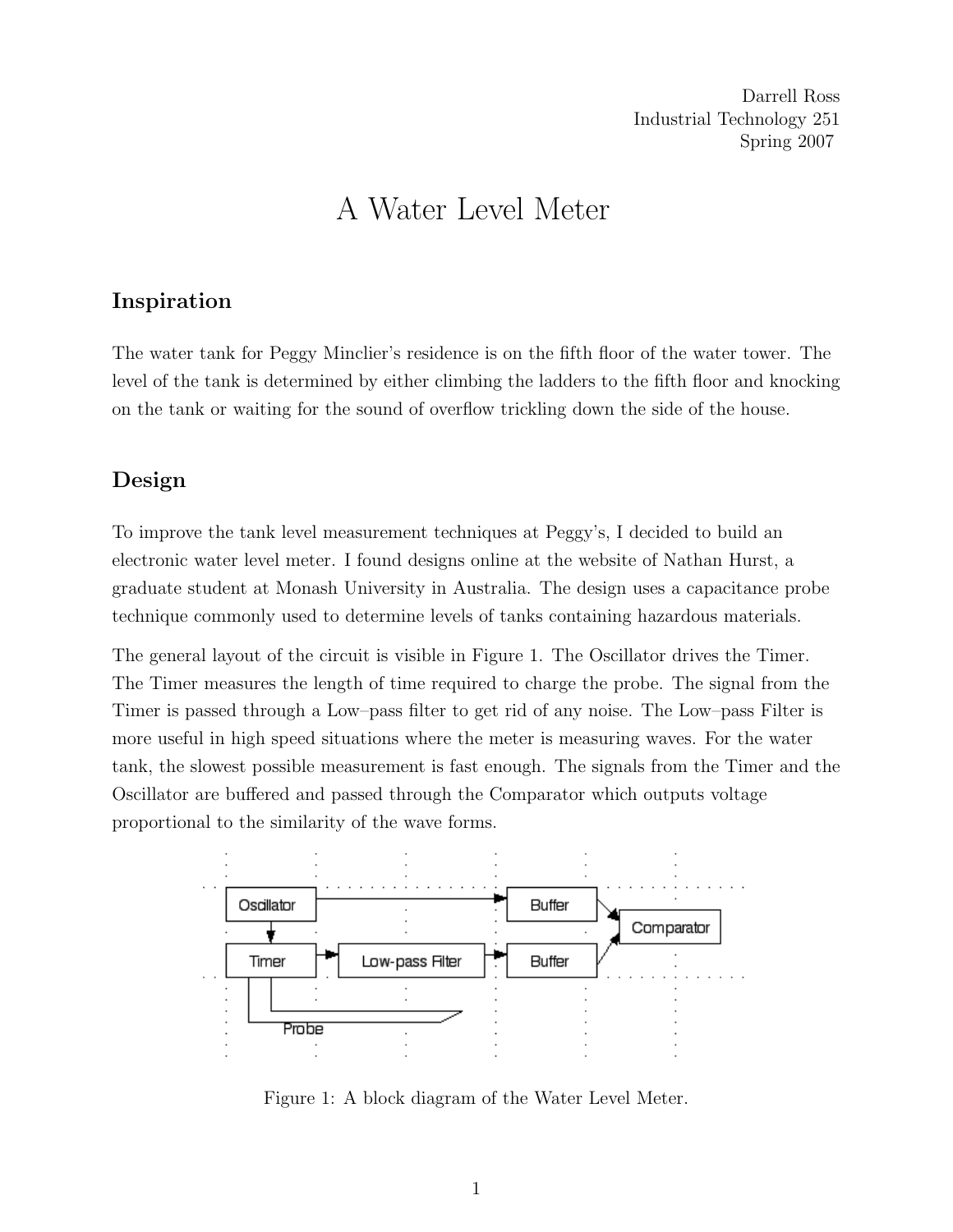The schematic for the circuit was provided but required some calibration before use as shown in Figure 2. The resistor, R12, must be set so that the pulse width of the timer at the maximum water level (maximum capacitance) is slightly less than the period of the oscillator. The schematic also indicates that Vcc be  $+9V$ ,  $+12V$ , or  $+15V$  but since I used some lower power ICs, I was able to use only  $+5V$ .



Figure 2: The schematic of the circuit. The oscillator, two buffers, and comparator all use op–amps on the same chip, a quad LM324CN.

## Circuit Construction

I simulated the circuit using Multisim and calibrated the resistor, R12, for the timer. The circuit simulated perfectly. I assembled most of the circuit in one day; a big mistake which lead me through a long string of messy situations. In fact, I have yet to get my circuit working at all.

The prescribed oscillator is a "quick and dirty" oscillator built using capacitors, resistors, and an op–amp. After a lot of work, I got the oscillator working on a breadboard but have yet to get it working on my wired circuit board. I also got the timer working on a breadboard while using two pieces of copper–plate as the 0 to 100 pF capacitor and a frequency generator for the trigger. However, I could not get the oscillator to drive the timer. For this reason, I have decided to build a more accurate oscillator using an additional 555 chip.